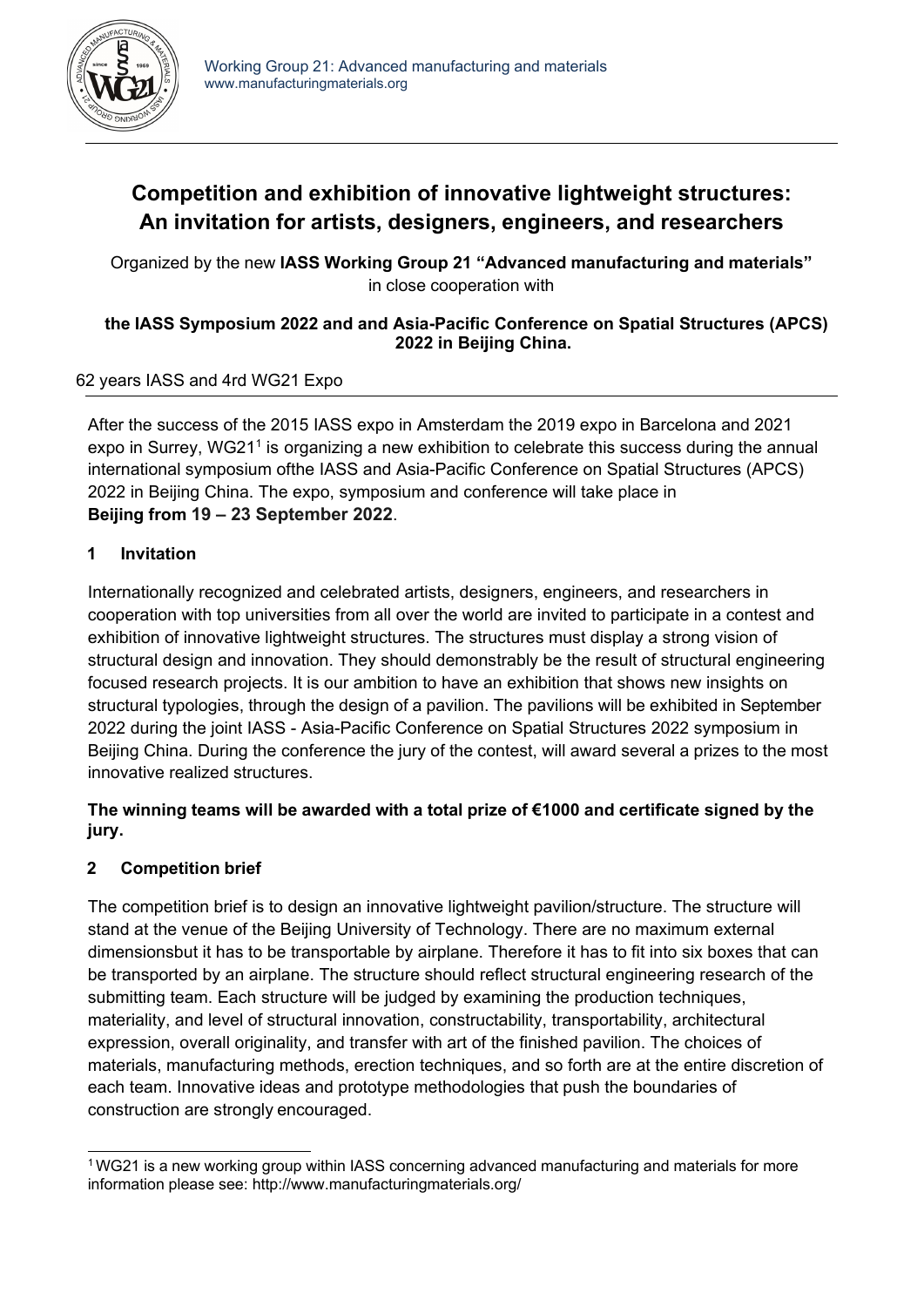

# **3 Competition entries**

All entries to the competition are made by completing the online application form available on the WG21 website, [www.manufacturingmaterials.org.](http://www.manufacturingmaterials.org/)

## **4 Competition timeline**

The pavilion contest consists of three phases:

### **Phase 1 – Initial proposals**

- September 2021: Provision of design rules and other conditions.
- October 2021: 2D model of the expo venue will be provided on website.
- **28st February 2022**: Submission of initial team proposals, allowing safety check by localauthorities (it is possible to submit a preliminary design first and the final design later.)
- **1th March 2022**: Acceptance of proposals and payment of contribution. WG21 (the organizers will send an invoice to the team or sponsor of the team.

### **Phase 2 – Detailed design and construction**

- March-August 2022: finishing of the Design and realization by each team of their pavilions as a "transportable kit". This stage will include detailed design submissions to IASS and WG21.
- **Thursday 15th September Sunday 18 September 2022.** Building of pavilions in Beijing, undertaken by each team.

#### **Phase 3 – Exposition**

- Official opening of the exposition **Monday 19 September 2022**
- Exposition paper session during IASS Structural Membranes Symposium.
- Award ceremony during closing of the Symposium.
- Removal of pavilions by each team, **23 September 2022**.

# **5.1 Publications**

During the symposium in Surrey there will be a special session organized by WG21 about the exposition. All participants will be invited to submit a paper about their pavilion. Papers will be reviewed by the scientific committee of the symposium (not by WG21). After acceptance, papers will be published in the symposium proceedings. For the time line of the paper submission please look at the website of the 2021 Surrey symposium. A special issue of the IASS journal on the 2019 exposition and 2021 expo is planned to be published in spring 2022. All participants are invited to submit a paper for this special issue of the IASS journal.

#### **5 Jury**

During the 2021 Symposium the jury will select Three winning pavilions. The total prize of €1000 will be awarded at the symposium. The jury will judge the structural pavilions against the following criteria:

- Structural innovation
- Materiality
- Production methods
- Constructability
- **Transportability**
- **Expression**
- **Originality**
- Transfer with art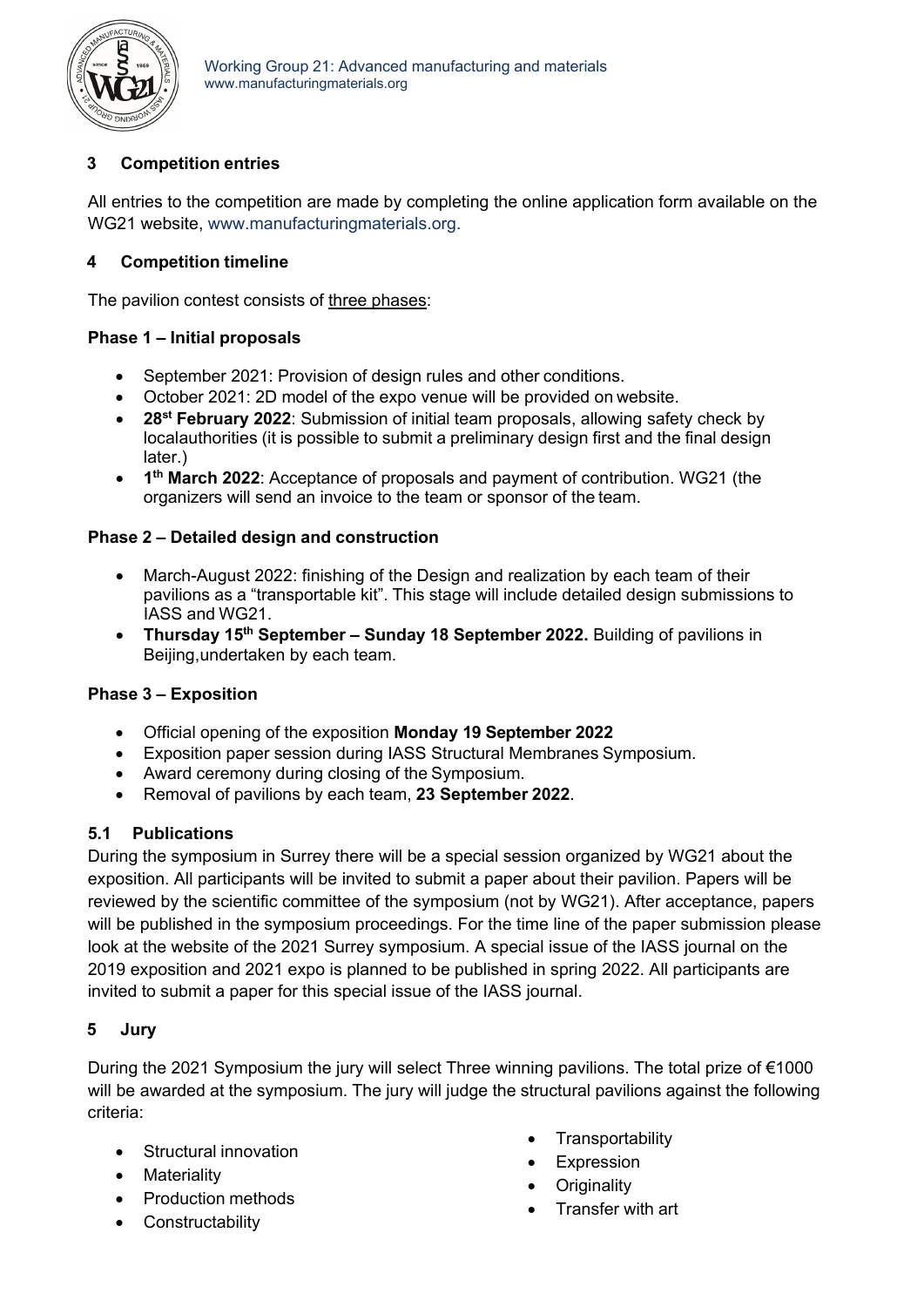

The jury consist of:

- Mark Burry
- Ruy Pauletti
- Kai-Uwe Bletzinger
- Peng Luo
- Sigrid Adriaenssens
- Jinzhi WU

# **6 Costs**

The cost for the exhibited structures and organization of the expo will be covered in full by the participating teams. The teams are allowed to invite participating companies, universities etc. to contribute to the exposition by sponsoring in money or in kind (materials and services).

The designs may be produced and realized in cooperation with the supporting company. Companies will have the opportunity to highlight their contribution by showing logos and by providing information about their activities during the Expo. The fee for the participating teams will be calculated using the following formula:

- Fee =  $\epsilon$ 1000 euro minus 0.025 x the distance to Beiling in kilometres<sup>2</sup>.
- The distance between the cities can be calculated at this website: https:/[/www.timeanddate.com/worldclock/distance.html](http://www.timeanddate.com/worldclock/distance.html)

For instance, the participation fee for a team from Paris, will be €794 for a team from Buenos Aires, Argentina it will be €518. This fee is for entry to the **competition only** and does not includeregistration at IASS 2022.

At least one member of every participating team must represent the team at the symposium in Beijing in 2022 by registering as a presenting author and paying the corresponding registration fee.

# **7 Practical matters and conditions**

- 1. The contest is open for all participants: artists, architects, engineers, universities, students, professors, companies, groups, individuals, etc.. All pavilions have to be prefabricated in the workshop of the participants and transported to the Surrey venue by the participating teams.
- 2. All structures will be standing on the ground.
- 3. The material used has to fit in six (imaginary) boxes that can be transported as luggage by an airplane. This also applies to the teams in China. The teams have the option to produce elements at fab-labs in China as long as all the elements satisfy the above-mentioned criteria.3
- 4. The venue of the exhibition will announced in Autumn 2020 and will be outdoor and or indoor at the venue of the Beijing University of Technolgoy. There will be space for at least 15 pavilions. There is no maximum size of the envelope for the structure. All pavilions will be standing on the ground. (There is no possibility for suspended pavilions). Electricity for the pavilions (lighting, sound or electrical motors, etc.) can be supplied ifrequested.

 $2$  This fee is to cover the expenses for the organization of the expo, opening, etc. Participation of the symposium is not included. At least one of the team members has to attend the symposium and register as presenting author.

<sup>&</sup>lt;sup>3</sup> We recommend the participants to contact the organization that will be responsible for the transportation of your structure to be sure about the conditions for transportation.